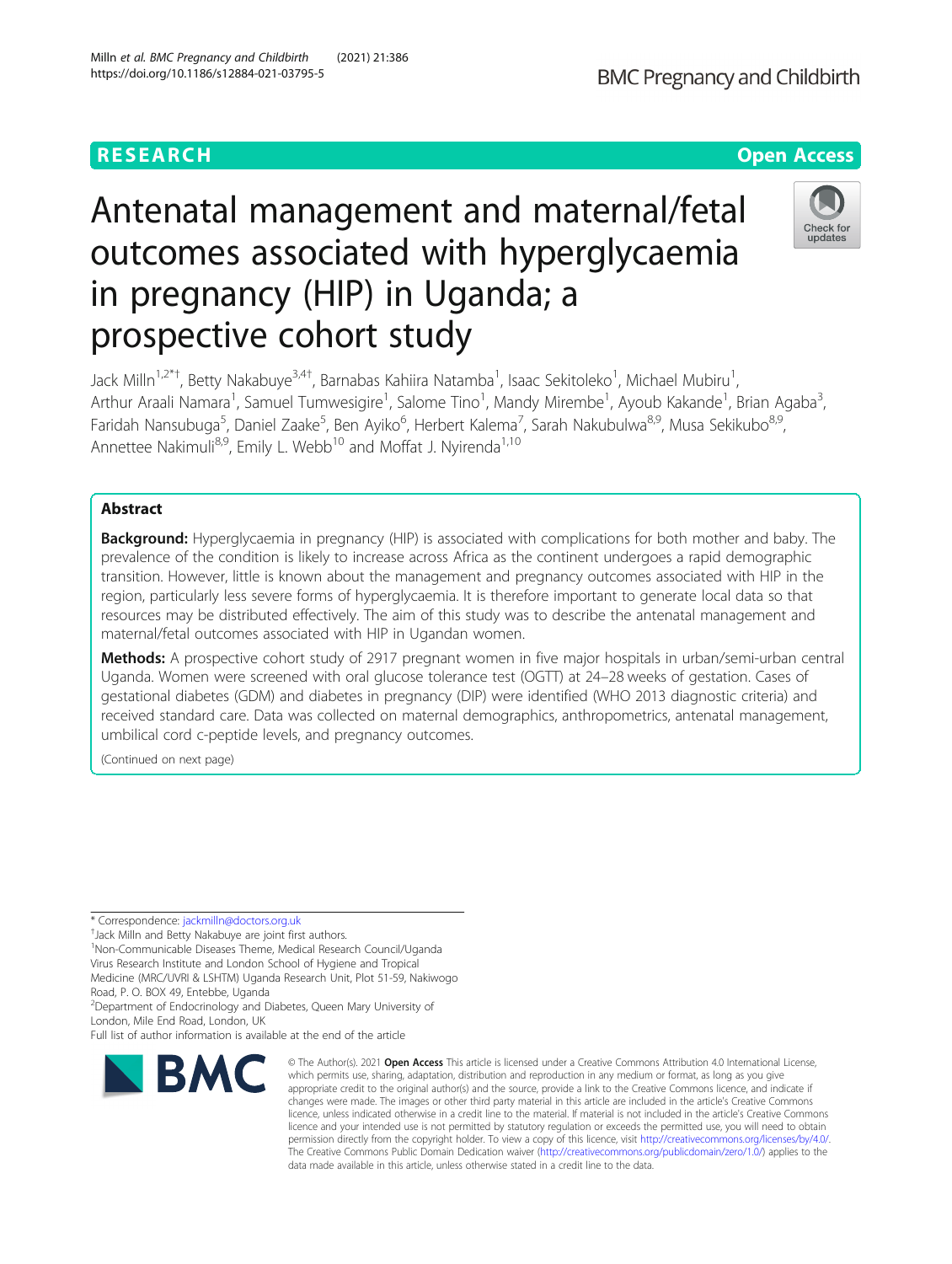# (Continued from previous page)

Results: Two hundred and seventy-six women were diagnosed with HIP (237 classified as GDM and 39 DIP). Women had between one and four fasting capillary blood glucose checks during third trimester. All received lifestyle advice, one quarter (69/276) received metformin therapy, and one woman received insulin. HIP was associated with large birthweight (unadjusted relative risk 1.30, 95% CI 1.00–1.68), Caesarean delivery (RR 1.34, 95% CI 1.14–1.57) and neonatal hypoglycaemia (RR 4.37, 95% CI 1.36–14.1), but not perinatal mortality or preterm birth. Pregnancy outcomes were generally worse for women with DIP compared with GDM.

**Conclusion:** HIP is associated with significant adverse pregnancy outcomes in this population, particularly overt diabetes in pregnancy. However pregnancy outcomes in women with milder forms of hyperglycaemia are similar to those with normoglycaemic pregnancies. Intervention strategies are required to improve current monitoring and management practice, and more research needed to understand if this is a cost-effective way of preventing poor perinatal outcomes.

Keywords: Pregnancy, Diabetes, Gestational, Sub Saharan-Africa, Macrosomia

# Introduction

Hyperglycaemia first detected in pregnancy (HIP) is a common condition associated with significant adverse pregnancy outcomes. HIP is commonly diagnosed through oral glucose tolerance testing (OGTT), and is classified as overt diabetes in pregnancy (DIP) or gestational diabetes mellitus (GDM) when hyperglycaemia is less severe [\[1](#page-8-0)]. While there is a clear association between DIP and adverse pregnancy outcome, the impacts of hyperglycaemia in the GDM range (fasting glucose 5.1– 7.0 mmol/L, 2-h OGTT glucose level 8.5–11.0 mmol/L) has been more controversial. Recently, however, the HAPO study showed hyperglycaemia within the GDM range was linearly associated with adverse pregnancy outcomes, notably large birthweight (> 90th centile) [\[2](#page-8-0)]. This has led to recent tightening of international diagnostic criteria for GDM in order to capture women with milder derangements in glucose control [[3\]](#page-8-0), though implementation of these criteria may vary at a local level, even within countries. Subsequently, some studies have shown that treating such mild levels hyperglycaemia is associated with modest improvement in outcomes, although in most cases this required intensive interventions such as insulin use, multiple daily self-monitoring of blood glucose or induction of labour [[4,](#page-8-0) [5\]](#page-8-0).

The International Diabetes Federation (IDF) estimates that 1 in 6 women in the African region may be affected by hyperglycaemia in pregnancy, raising the profile of HIP on the international development agenda around non-communicable diseases (NCD) prevention and management [[6\]](#page-8-0). The prevalence is set to further increase as the continent continues to undergo a rapid demographic and nutritional shift associated with urbanisation. Despite this, screening and treatment of HIP is not common in most countries in sub-Saharan Africa (SSA), and there is paucity of studies on screening, treatment and obstetric outcomes of HIP; loose recommendations are largely based on external evidence, or on

small studies with heterogeneous methodologies and criteria [\[7](#page-8-0)–[9](#page-8-0)]. However, in most cases, screening and treatment methods may not be appropriate and are not followed, commonly due to resource constraints. Importantly, both the HAPO and subsequent intervention studies were largely undertaken in high-income countries, and the evidence may not necessarily directly translate to populations in SSA. This necessitates rigorous local research to develop optimal screening and management strategies that will identify and target women with HIP who are at significant risk of clinically relevant adverse obstetric outcomes.

In this study, we used a cohort of well characterised women with and without HIP in Uganda to describe how HIP is managed, and the frequency of adverse outcomes (particularly large birthweight and perinatal death) associated with this condition in this population.

# **Methods**

#### Setting

This observational cohort study recruited women attending antenatal care at five major hospitals in urban and peri-urban areas of central Uganda between 13th June 2018 and 31st October 2019. Three are public facilities managed by the Uganda Ministry of Health, and two are private-not-for-profit hospitals managed by the Uganda Catholic Medical Services Bureau.

# Participants

Pregnant women were eligible to participate if they were 18 years or older and between 24 and 28 weeks of gestation calculated using date of last menstrual period and/ or earliest obstetric ultrasound scan where available. Women were excluded if they had one or more of the following exclusion criteria: known diagnosis of diabetes, significant medical comorbidity (such as heart failure, renal disease, severe anaemia), multiple pregnancy,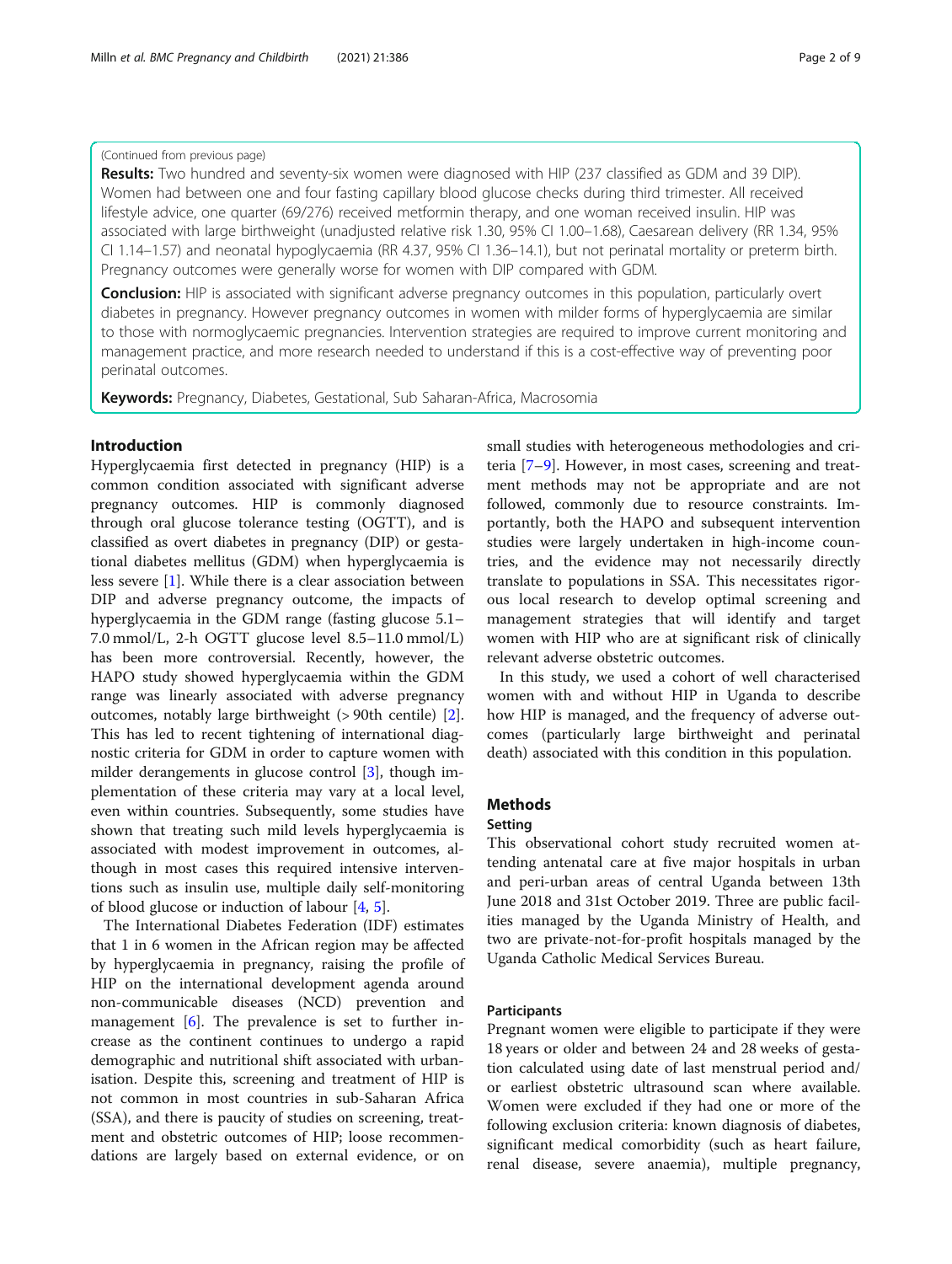inability to provide informed consent, or plans to deliver at a non-study facility.

Women were approached in the antenatal clinic by the research team and screened for inclusion and exclusion criteria.

At recruitment, standardised questionnaires were used to collect data on socio-demographic and lifestyle factors (including age, level of education, smoking status and alcohol use). Questionnaires also covered family, medical (including HIV status) and reproductive history (parity, gravidity and complications in prior pregnancies). Weight and height were measured using calibrated Seca scales and stadiometers. After 30 min of rest, three seated blood pressure measurements, with 5 min rest in between, were collected on the right arm using portable sphygmomanometers (OMRON-Healthcare-Co HEM-7211-E-Model-M6; Kyoto, Japan). We used the mean of the last two blood pressure readings.

# Oral glucose tolerance test

Participants underwent a standard oral glucose tolerance test after an overnight fast of at least 8 h. A fasting venous blood glucose was collected, and participants were then given 82.5 g glucose monohydrate (equivalent to 75 g anhydrous glucose) dissolved in 250 ml of water. Repeat venous blood samples were taken at 60 and 120 min. Samples were immediately centrifuged at study sites and plasma stored on ice. All samples were analysed centrally at the MRC/UVRI and LSHTM Clinical and Diagnostics Laboratory in Entebbe, within 4 h of collection, or stored at − 80 °C for subsequent analysis.

# Diagnosis and management of women with hyperglycaemia in pregnancy

HIP was diagnosed according to WHO 2013 criteria as GDM: fasting glucose  $\geq 5.1$  and < 7.0 mmol/L or 1-h glucose  $\geq$ 10.0 mmol/L or 2-h glucose  $\geq$ 8.5 and < 11.1 mmol/ L; and, DIP: fasting glucose  $\geq 7.0$  mmol/L or 2-h glucose ≥11.1 mmol/L. Women with hyperglycaemia in pregnancy were notified and invited to meet the local obstetric team for further management. A summary of local management practices conducted prior to the study is provided in the Supplementary Appendix (Table [S1](#page-7-0)). Clinicians were provided with a basic treatment protocol based on the FIGO pragmatic guide for diabetes antenatal care in the resource-limited setting [\[10\]](#page-8-0). Antenatal management was recorded with a standardised proforma by the obstetric team at each study site including the number of antenatal visits, fasting capillary glucose values, treatment administered, and third trimester ultrasound scan results. For this study, we considered HIP as 'controlled', 'partially controlled' or 'uncontrolled' if the mean of the two fasting capillary blood glucose values prior to delivery were < 5.1 mmol/L, 5.1–7.0

mmol/L, or  $>$  7.0 mmol/L respectively. If cases were not seen in the antenatal clinic or only had one fasting capillary glucose result, they were coded as 'unknown'.

# Collection of outcome data

Maternal and neonatal outcomes were extracted from mothers' records at the time of delivery and recorded by midwives. These included: maternal antenatal complications (hypertensive disorders of pregnancy, poly/oligohydramnios), delivery complications (prolonged labour, ruptured uterus, shoulder dystocia), mode of delivery, birthweight and gestational age of neonate. Hypertensive disorders of pregnancy included gestational hypertension, pre-eclampsia, and eclampsia. Macrosomia and low-birthweight were defined as birthweight > 4 kg and < 2.5 kg, respectively. Further data were recorded at the time of discharge from hospital and included neonatal complications (neonatal admission, hypoglycaemia, jaundice) and neonatal death. Neonatal admission was defined as formal admission of the neonate to the special baby unit for observation and/or treatment beyond routine neonatal care. Umbilical cord blood, to estimate serum c-peptide concentration, was obtained at the time of delivery by midwives; samples were immediately centrifuged at study sites, stored on ice, and analysed at the MRC/UVRI & LSHTM Uganda Research Unit central laboratory.

# Outcomes of interest

The primary outcomes of interest were birthweight > 90th centile using the INTERGROWTH-21 population standards [\[11\]](#page-8-0) and perinatal death (stillbirth  $> 24$  weeks and neonatal death < 28 days). Other outcomes of interest were Caesarean delivery, preterm birth (< 37 weeks), and neonatal admission.

## Statistical analysis

Participants' baseline characteristics were summarised using means, medians, standard deviations, and interquartile ranges for continuous variables where applicable. Categorical data were summarized using numbers and proportions. We used Pearson's chi-square and Fisher's exact tests to assess the associations between HIP and maternal and neonatal outcomes, and present crude risk ratios (RRs) with 95% confidence intervals (95% CI).

All analyses were conducted in STATA 15.1 (College Station, Texas).

# Ethical approval

This research project was approved by the research and ethics committee of the Uganda Virus Research Institute (approval GC/127/19/04/625) and the Uganda National Council for Science and Technology (approval HS2340).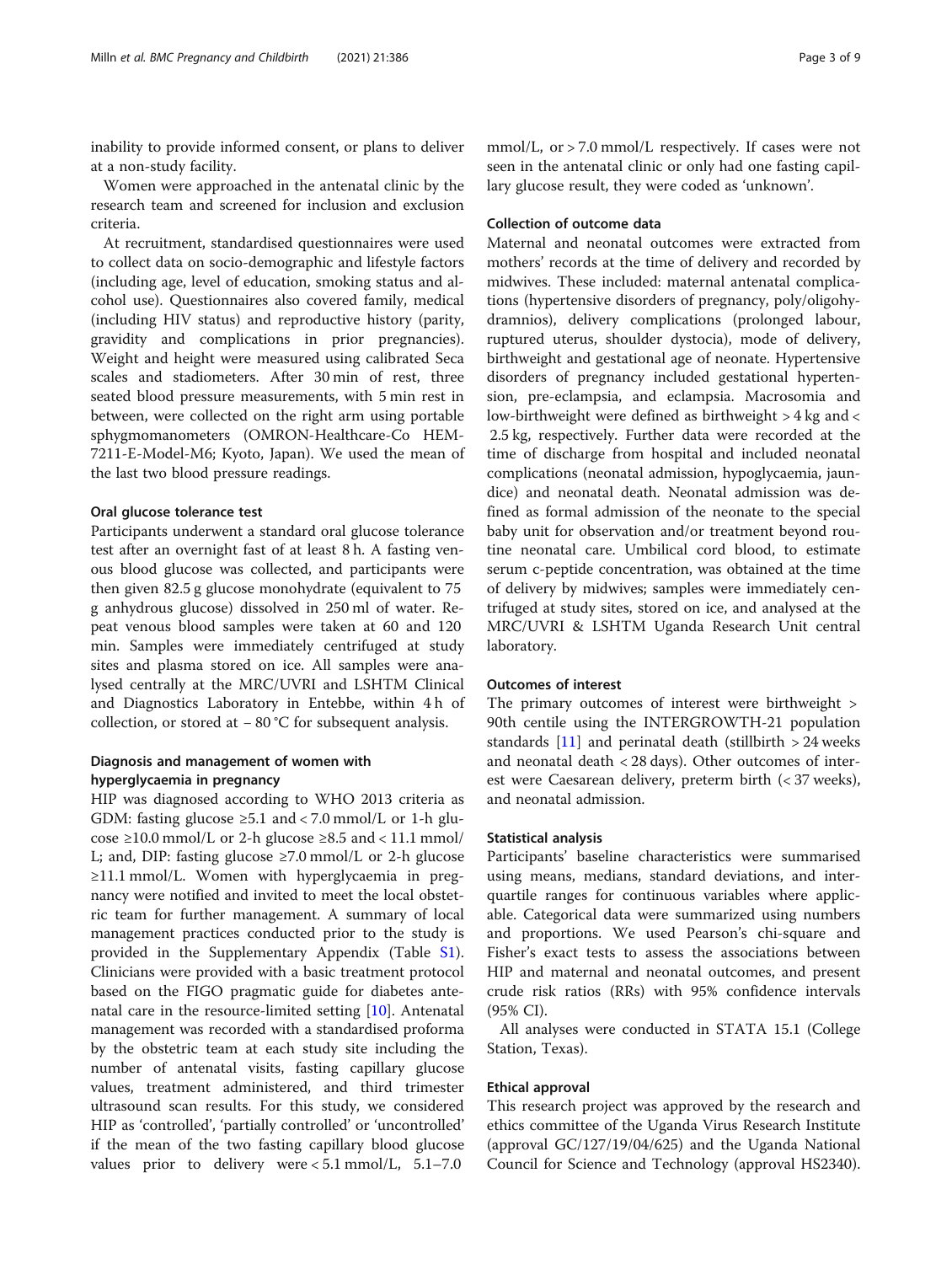All participating women gave informed written consent. A minimal compensation for participants' time and meal after undergoing the OGTT was provided.

# Results

# Maternal characteristics

The study enrolled a total of 3852 participants. Of these, 2917 participants were included in the analysis. The remainder of the participants ( $n = 935$ ) were excluded because they either had incomplete laboratory and/or outcome data (Fig. 1). Excluded participants had similar baseline characteristics as those included in the final analysis. Of those who were included in the analysis, 2641 were normoglycaemic and 276 had hyperglycaemia in pregnancy. Of these, 237 had hyperglycaemia in the GDM range, and 39 had hyperglycaemia in the DIP range.

The characteristics of participants are displayed in Table [1.](#page-4-0) All women in the study were of black ethnicity. The mean age of participants was 27.0 years, the mean maternal BMI at time of OGTT was 27.7 kg/m<sup>2</sup>. Nearly a third of women were primigravid (915/2917; 31.4%), around one third were primiparous (943/2917; 32.2%), and approximately one third were multiparous (two or more children: 1059/2917; 36.3%).

Compared to normoglycaemic women, those with HIP were older, more likely to attend a private facility, and

more likely to be obese, multiparous, and have a history of diabetes in the family or previous macrosomia. Compared to women with hyperglycaemia in the GDM range, those with DIP were more likely again to display these characteristics. In addition, those with DIP were more likely have a diagnosis of HIV.

# Antenatal management

The results of an audit detailing antenatal services available prior to the study are displayed in Table [S1.](#page-7-0) The OGTT was not widely available and no sites used a defined screening or treatment protocol. Private facilities had more experience using oral hypoglycaemic agents and insulin. No site housed a joint clinic with physicians and obstetricians. Only private facilities ran a dedicated high-risk antenatal clinic for women with hyperglycaemia in pregnancy. No sites used a protocol for planning delivery or intrapartum glycaemic control. Equipment for capillary blood glucose (CBG) monitoring was available in private facilities, but generally unavailable in public facilities due to supply issues, and women were expected to provide their own. Neonatal services for treating complications such as prematurity and hypoglycaemia were generally available across all sites. No sites used protocols for managing women with diabetes during antenatal steroid use, sepsis, and postpartum.

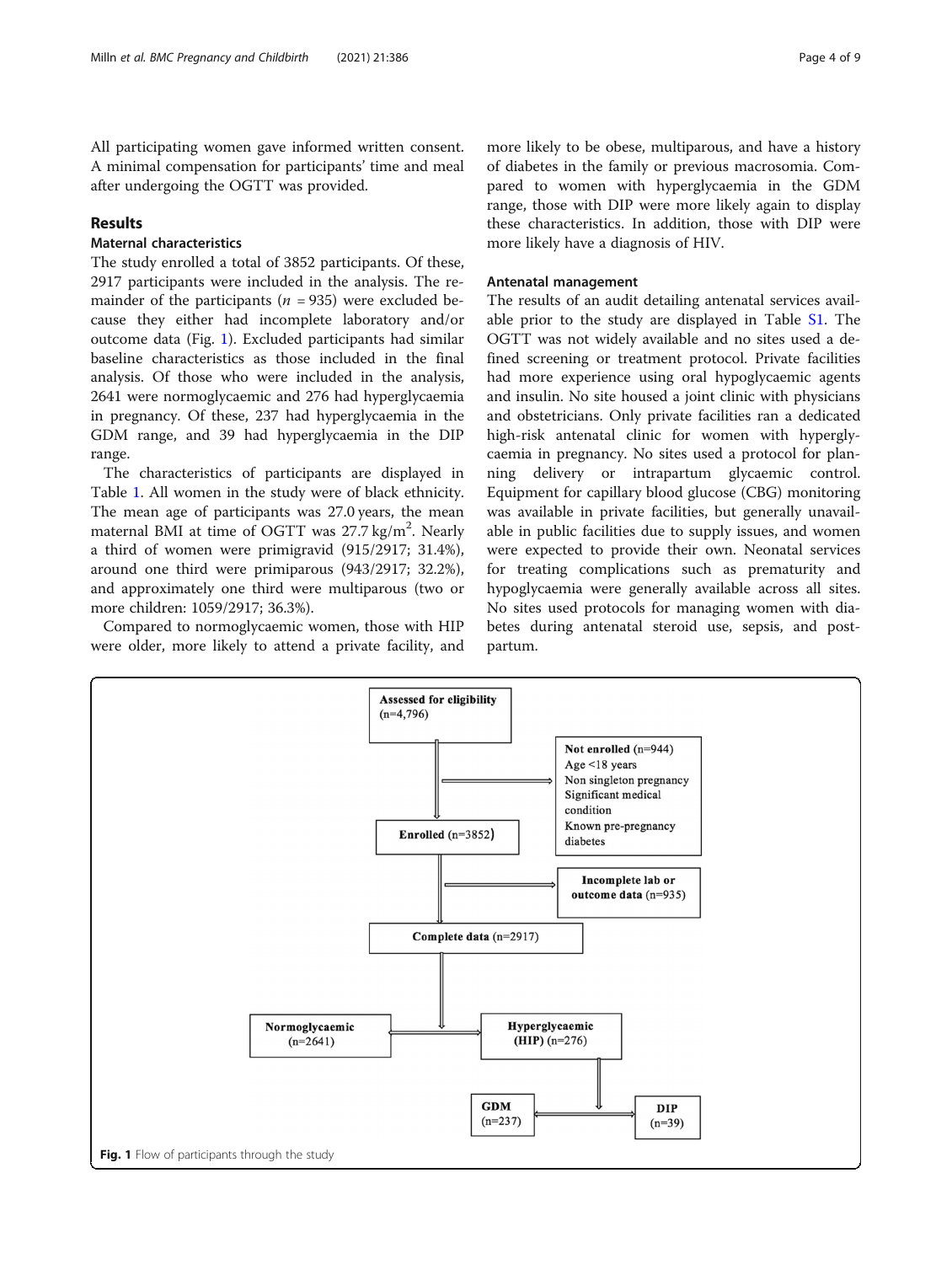|                                    | Normoglycaemic $n = 2641$<br>(Proportion) % | <b>HIP</b><br>$n = 276$ |                         |                        |
|------------------------------------|---------------------------------------------|-------------------------|-------------------------|------------------------|
|                                    |                                             |                         | <b>GDM</b><br>$n = 237$ | <b>DIP</b><br>$N = 39$ |
| Study site                         |                                             |                         |                         |                        |
| Public %                           | 54.2                                        | 38.4                    | 39.7                    | 30.8                   |
| Private %                          | 45.8                                        | 61.6                    | 60.3                    | 69.2                   |
| Age                                | $26.8 \pm 5.4$                              | $28.9 \pm 6.0$          | $28.5 \pm 6.0$          | $31.7 \pm 4.7$         |
| Mid-gestation BMI                  | $30.5 \pm 6.3$<br>$27.5 \pm 4.9$            |                         | $30.4 \pm 6.3$          | $31.1 \pm 5.9$         |
| Obese $> 30$                       | (696/2638) 26.4<br>$(137/276)$ 49.6         |                         | $(117/237)$ 49.4        | (20/39) 51.3           |
| Maternal height (cm)               | $158.7 \pm 6.1$                             | $158.3 \pm 5.9$         | $158.3 \pm 5.9$         | $158.8 \pm 5.8$        |
| HTN ( $> 140$ mmHg or $> 90$ mmHg) | $(26/2641)$ 1.0                             | $(3/276)$ 1.5           | $(2/237)$ 0.8           | $(1/39)$ 2.6           |
| MAP (mean)                         | $80.1 \pm 8.2$                              | $82.7 \pm 8.8$          | $82.2 \pm 8.4$          | $86.3 \pm 10.7$        |
| HbA1c (Mean, DCCT)                 | $4.8 \pm 0.49$                              | $5.2 \pm 0.79$          | $5.1 \pm 0.54$          | $6.1 \pm 1.43$         |
| Family history diabetes            | $(639/2437)$ 26.2                           | $(91/258)$ 35.3         | $(74/222)$ 33.3         | $(17/36)$ 47.2         |
| Prior macrosomia                   | $(271/2641)$ 10.3                           | $(48/276)$ 17.4         | $(39/237)$ 16.5         | $(9/39)$ 23.1          |
| Current smoker                     | $(3/2641)$ 0.1                              | $(1/276)$ 0.4           | $(1/237)$ 0.4           | $(0/41)$ 0.0           |
| Alcohol use in last 12 months      | $(476/2639)$ 18.0                           | $(44/276)$ 15.9         | $(36/237)$ 15.2         | $(8/39)$ 20.5          |
| Gravidity (mean)                   | $2.5 \pm 1.5$                               | $2.9 \pm 1.7$           | $2.9 \pm 1.7$           | $3.3 \pm 1.7$          |
| Nulliparous                        | $(852/2641)$ 32.3                           | $(63/276)$ 22.8         | $(60/237)$ 25.3         | $(3/39)$ 7.7           |
| Multiparous $(2 2)$                | (935/2641) 35.4                             | $(124/276)$ 44.9        | $(105/237)$ 44.3        | $(19/39)$ 48.7         |
| <b>HIV</b>                         | $(79/2641)$ 3.0                             | $(15/276)$ 5.4          | $(10/237)$ 4.2          | $(5/39)$ 12.8          |

# <span id="page-4-0"></span>Table 1 Characteristics of study participants

BMI body mass index, HTN hypertension in pregnancy, MAP mean arterial pressure, HbA1c glycated haemoglobin, HIV human immunodeficiency virus

Women diagnosed with HIP were seen on average twice in the diabetes antenatal clinic after their diagnosis (median, 2; IQR, 1–4). Approximately half of women with GDM (49.8%) received lifestyle advice only, 19.4% received low dose metformin (≤1 g/day), 1.7% received higher dose metformin (> 1 g/day) and one woman received insulin as a twice daily premixed preparation. Only one woman, who was treated with insulin, performed home self-monitoring of blood glucose. Women with DIP were more likely to be treated with metformin than the GDM group (48.7% Vs 21.1), and at a higher dose. No women with DIP were prescribed insulin. Data on management was missing for around one quarter of women with both GDM and DIP.

Half of the women with HIP (48.6%) had less than two fasting glucose measurements documented during their antenatal follow-up. Of those with GDM with more than two measurements, 26.2% appeared controlled (mean of 2 fasting blood glucose values < 5.1 mmol/L), 22.4% appeared partially controlled (mean of 2 fasting blood glucose values 5.1–7.0 mmol/L), and 1.7% seemed uncontrolled (mean of 2 fasting blood glucose values > 7.0 mmol/L). Those with DIP were less well controlled with 18.0% appearing uncontrolled during the antenatal period. Few women with GDM and DIP (15.6 and 12.8% respectively) had documentation of a third trimester ultrasound scan. A summary of the antenatal diabetes

|                                | Table 2 Antenatal diabetes management of women with GDM |  |  |
|--------------------------------|---------------------------------------------------------|--|--|
| and DIP. ANC, antenatal clinic |                                                         |  |  |

|                                                                               | <b>GDM</b><br>$n = 237$ | DIP<br>$n = 39$ |
|-------------------------------------------------------------------------------|-------------------------|-----------------|
| Diabetes ANC visits, Median (IQR)                                             | $2(1-4)$                | $2.4(1-4)$      |
| <b>Treatment</b>                                                              |                         |                 |
| Lifestyle advice only                                                         | $(118/237)$ 49.8        | $(10/39)$ 25.6  |
| Metformin $\leq$ 1 g/day                                                      | $(46/237)$ 19.4         | (14/39) 35.9    |
| Metformin $> 1$ g/day                                                         | $(4/237)$ 1.7           | $(5/39)$ 12.8   |
| Insulin                                                                       | $(1/237)$ 0.4           | (0/39) 0.0      |
| Unknown                                                                       | $(68/237)$ 28.7         | $(10/39)$ 25.6  |
| Control                                                                       |                         |                 |
| Controlled <sup>a</sup>                                                       | $(62/237)$ 26.2         | $(7/39)$ 17.8   |
| Partially controlled <sup>b</sup>                                             | $(53/237)$ 22.4         | $(9/39)$ 23.1   |
| Uncontrolled <sup>c</sup>                                                     | $(4/237)$ 1.7           | $(7/39)$ 18.0   |
| Unknown                                                                       | $(118/237)$ 49.8        | $(16/39)$ 41.9  |
| Third trimester scan                                                          |                         |                 |
| Documented<br>allege of two facting capillary glucose concentrations prior to | $(37/237)$ 15.6         | $(5/39)$ 12.8   |

Mean of two fasting capillary glucose concentrations prior to

delivery < 5.1 mmol/L

**b**Mean of two fasting capillary glucose concentrations prior to delivery 5.1-7.0 mmol/L

Mean of two fasting capillary glucose concentrations prior to delivery > 7.1 mmol/L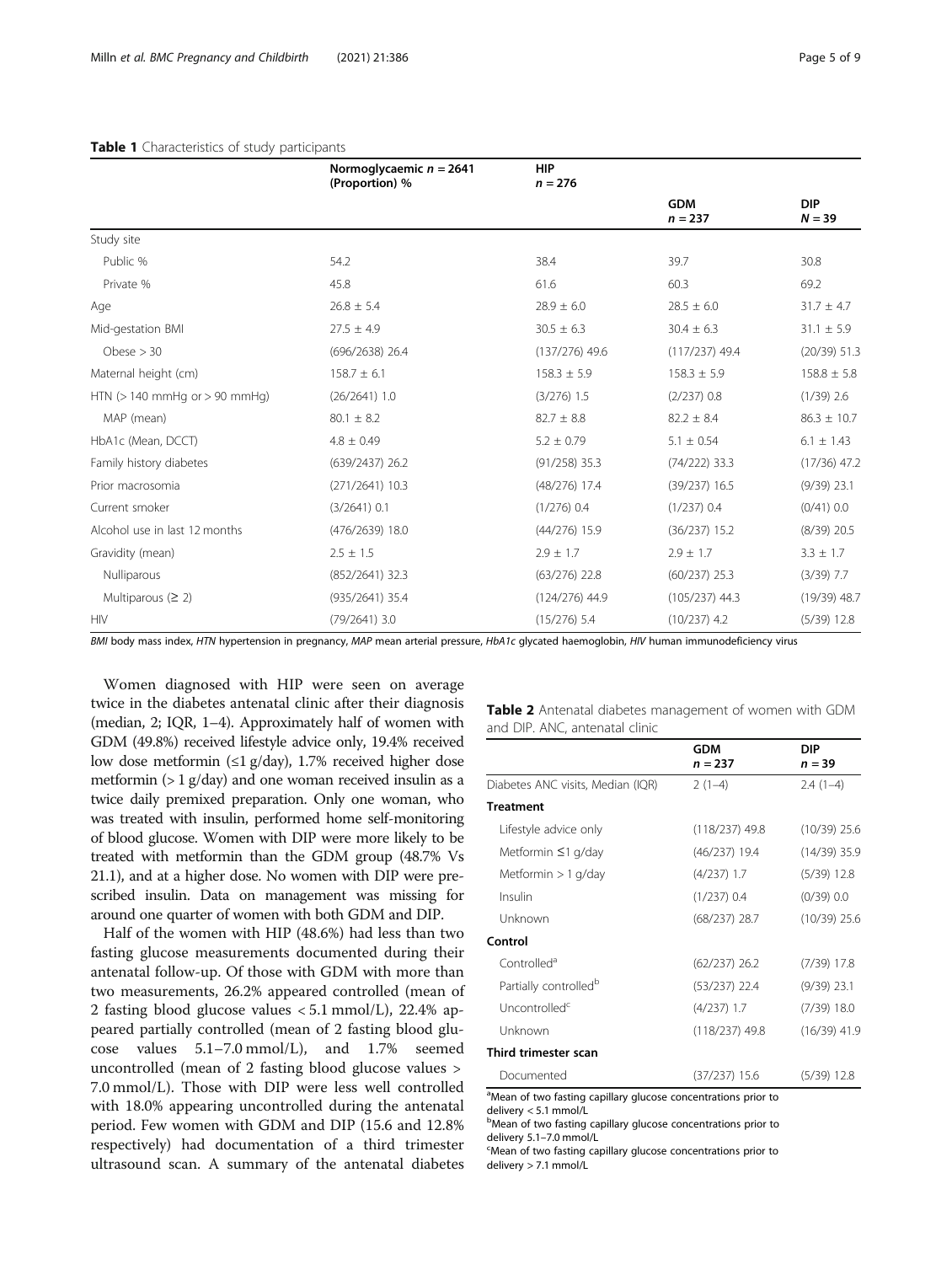management of women with GDM and DIP is shown in Table [2.](#page-4-0)

#### Maternal outcomes

Participants with HIP had higher risk of hypertensive disorders in pregnancy compared to the normoglycaemic participants (9.8% Vs 3.8%;  $p$ -value < 0.001). The proportion of those with hypertensive disorders was higher in the DIP group compared to the GDM group (20.5% Vs 8.0%). There was no difference in detection of poly−/oligohydramnios between the HIP and normoglycaemic groups. A higher proportion of women with HIP underwent Caesarean delivery as compared to normoglycaemic participants (38.4% Vs 28.7%;  $p$ -value < 0.001). Approximately three quarters (73.2%) of Caesarean deliveries were coded as 'Emergency' rather than 'Elective', with similar distribution among the HIP and normoglycaemic groups. There were no significant differences in other maternal delivery complications between the groups (Table [3](#page-6-0)). There was one maternal death, in the HIP group, due to intrapartum haemorrhage from a ruptured uterus secondary to obstructed labour.

# Neonatal outcomes

There was no significant difference detected in perinatal mortality rates between HIP and normoglycaemic pregnancies (2.5% Vs 2.8%; p-value 0.80). There was a difference detected in the proportion of babies born large for gestational age between the groups (25.8% Vs 20.6%; pvalue 0.05). Babies born to mothers with HIP were on average 59.4 g larger than those born to normoglycaemic participants, but this was not statistically significant. No difference was detected in the proportion of babies born macrosomic, small for gestational age, low birthweight, premature or very premature between the two groups. More babies born to mothers with HIP were admitted to the neonatal unit with a similar length of stay to those babies admitted from normoglycaemic pregnancies. There was no difference in median umbilical cord c-peptide concentration between the groups, however there was a difference between babies with hypoglycaemia (1.5% Vs 0.4%;  $p$ -value < 0.01). There was no difference in proportion of babies with neonatal jaundice between the two groups.

As compared to GDM, those babies born to women with DIP appeared more likely to be large for gestational age, macrosomic, premature or very premature. Significance tests were not used due to the small numbers of women with DIP. Neonatal outcomes are displayed in Table [3.](#page-6-0)

# **Discussion**

# Main findings

Our study in Ugandan women shows that HIP is a common, poorly managed condition associated with a high frequency of adverse pregnancy outcomes. These included large for gestational age infants, Caesarean delivery and neonatal admission, but not preterm birth or perinatal death. These adverse events were mostly seen in women with DIP, with frequency of poor outcomes in women with GDM similar to those women with normoglycaemic pregnancies.

#### Interpretation (in light of other evidence)

Sub-Saharan Africa is undergoing a rapid demographic and nutritional transition. With an emerging epidemic of type 2 diabetes across the continent, hyperglycaemia in pregnancy is likely to pose a major health challenge in this region in the future.

Our study demonstrated that the management of women with HIP was not intensive, with approximately one quarter of women receiving metformin, and only one (of the 276) treated with insulin to control glycaemia. Moreover, in most women, fasting glucose measurements were done only 1–4 times during the entire course of their third trimester. Similarly, very few women had a third trimester growth scan which is usually a hallmark of diabetes antenatal management and delivery planning. It is likely that these deficiencies in practice compromise glycaemic control and contribute to increased risk of complications. Nonetheless, the clinical management of participants within the study environment is likely to have been more intensive than usual practice; our audit prior to the study highlighted deficiencies in usual care, particularly the disparity in services available at public and private facilities.

Our data show that HIP was associated with significantly increased risk of large birthweight offspring. In addition, GDM was associated with increased likelihood of operative delivery. It was not documented whether the Caesarean deliveries were primary or repeat procedures from other previous complications. Nonetheless, it is likely that macrosomia was contributory, particularly since women in sub-Saharan Africa are already more prone to obstructed labour due to cephalopelvic disproportion [\[12](#page-8-0)–[15\]](#page-8-0).

We did not observe any association between HIP and perinatal mortality. This may, in part, be because the study was not powered for this outcome. We observed few perinatal deaths; the background rate of perinatal mortality in Uganda 41 per 1000 births (eight times greater than the HAPO study [[16,](#page-8-0) [17\]](#page-8-0)), but we observed a lower than expected figure of 28 per 1000 births – perhaps because our study was biased towards the urban population. However, HIP was associated with an increased risk of neonatal admission and neonatal hypoglycaemia. Whilst this outcome is limited by the predilection to test babies born to mothers with an unblinded diagnosis of HIP, the paucity of glucose testing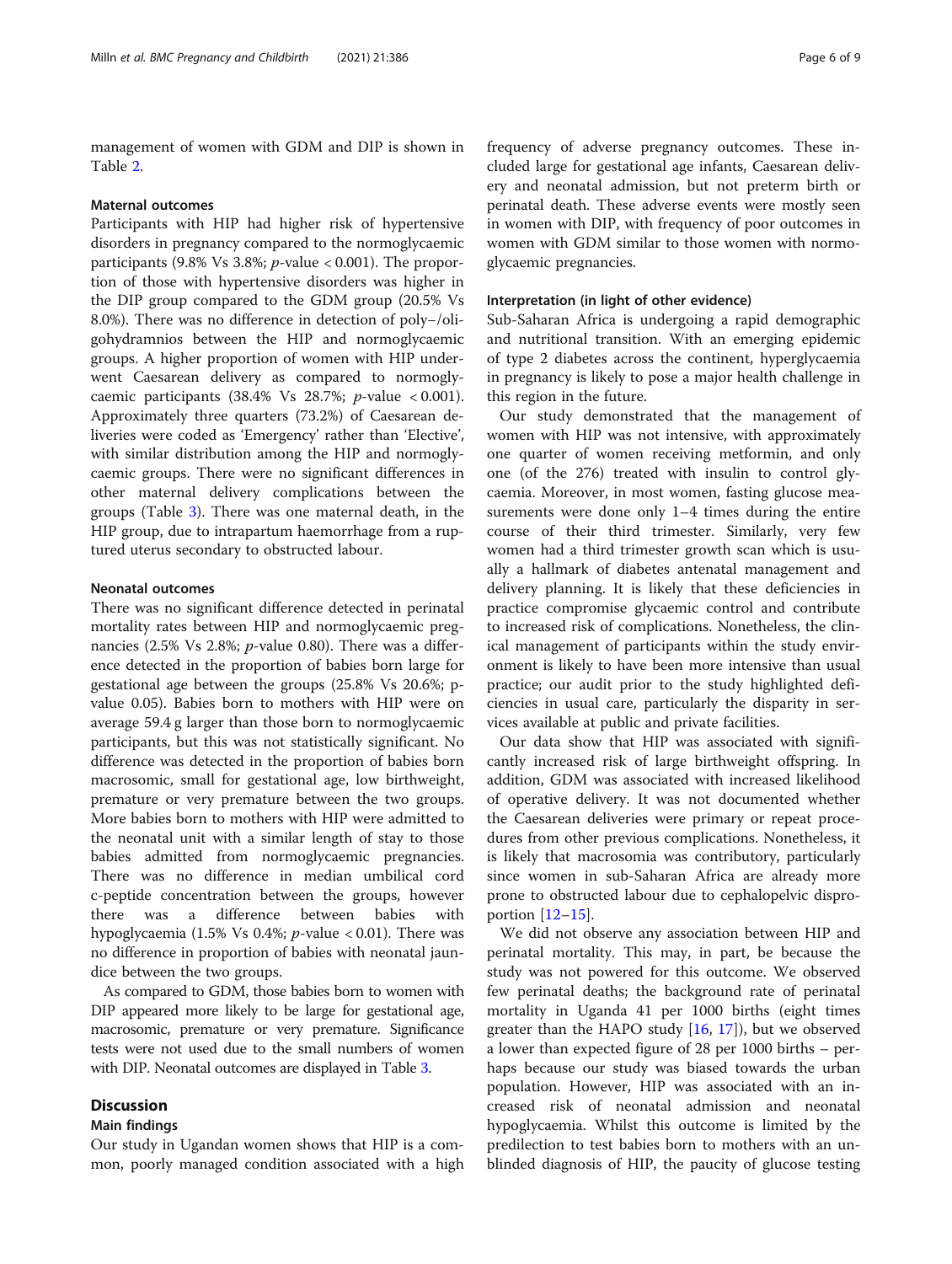<span id="page-6-0"></span>

| Table 3 Maternal and neonatal delivery outcomes of normoglycaemic women, and those classified as GDM |  |
|------------------------------------------------------------------------------------------------------|--|
|                                                                                                      |  |

|                                       | Normoglycaemic $n = 2641$<br>(Proportion) % | <b>HIP</b><br>$n = 276$ | Risk Ratio (95% CI)      | <i>p</i> -value          |                         |                        |
|---------------------------------------|---------------------------------------------|-------------------------|--------------------------|--------------------------|-------------------------|------------------------|
|                                       |                                             |                         |                          |                          | <b>GDM</b><br>$n = 276$ | <b>DIP</b><br>$n = 39$ |
| <b>MATERNAL OUTCOMES</b>              |                                             |                         |                          |                          |                         |                        |
| Maternal Death                        | (0/2917) 0.0                                | $(1/276)$ 0.003         |                          |                          | $(1/237)$ 0.004         | $(0/39)$ 0.0           |
| Antepartum complications              |                                             |                         |                          |                          |                         |                        |
| Hypertensive disorder                 | $(101/2641)$ 3.8                            | $(27/276)$ 9.8          | 2.56 (1.70-3.84)         | < 0.001                  | $(19/237)$ 8.0          | $(8/39)$ 20.5          |
| Poly/oligohydramnios                  | $(34/2641)$ 1.3                             | $(7/276)$ 2.5           | 1.97 (0.88-4.40)         | 0.09                     | $(7/237)$ 3.0           | $(0/39)$ 0.0           |
| Caesarean delivery                    | (743/2591) 28.7                             | $(104/271)$ 38.4        | $1.34(1.14 - 1.57)$      | < 0.001                  | $(93/234)$ 39.7         | $(11/37)$ 29.7         |
| Maternal delivery complications       |                                             |                         |                          |                          |                         |                        |
| Prolonged labour                      | $(168/2641)$ 6.4                            | $(16/276)$ 5.8          | $0.91(0.55 - 1.50)$      | 0.71                     | $(15/237)$ 6.3          | $(1/39)$ 2.6           |
| Ruptured uterus                       | $(5/2641)$ 0.2                              | $(0/276)$ 0.0           |                          |                          | $(1/237)$ 0.0           | (0/39) 0.0             |
| Shoulder dystocia                     | $(3/2641)$ 0.1                              | $(0/276)$ 0.0           | $\overline{\phantom{0}}$ | $\overline{\phantom{0}}$ | $(0/237)$ 0.0           | (0/39) 0.0             |
| <b>NEONATAL OUTCOMES</b>              |                                             |                         |                          |                          |                         |                        |
| Perinatal mortality                   | $(74/2641)$ 2.8                             | $(7/276)$ 2.5           | $0.91(0.42 - 1.95)$      | 0.80                     | $(5/237)$ 2.1           | $(2/39)$ 5.1           |
| Stillbirth (> 24 weeks)               | $(45/2641)$ 1.7                             | $(5/276)$ 1.8           | $1.06(0.43 - 2.66)$      | 0.90                     | $(3/237)$ 1.3           | $(2/39)$ 5.1           |
| Neonatal death (< 28 days)            | $(29/2567)$ 1.1                             | $(2/271)$ 0.7           | $0.65(0.16 - 2.72)$      | 0.56                     | (2/233) 0.9             | (0/37) 0.0             |
| Mean birthweight (g)                  | $3268.1 \pm 551$                            | $3327.5 \pm 535$        |                          | 0.10                     | $3315.1 \pm 512$        | $3403.3 \pm 660$       |
| LGA (>90th centile)                   | $(514/2493)$ 20.6                           | $(68/264)$ 25.8         | $1.30(1.00 - 1.68)$      | 0.05                     | $(56/227)$ 24.7         | $(12/37)$ 32.4         |
| Macrosomia (> 4 kg)                   | $(212/2503)$ 8.5                            | $(30/264)$ 11.4         | 1.34 (0.94-1.92)         | 0.11                     | $(22/227)$ 9.7          | $(8/37)$ 21.6          |
| SGA (<10th centile)                   | $(235/2493)$ 9.4                            | $(21/264)$ 8.0          | $0.84(0.55 - 1.29)$      | 0.43                     | $(20/227)$ 8.8          | $(1/37)$ 2.7           |
| Low birth weight $(< 2.5 \text{ kg})$ | $(211/2503)$ 8.4                            | $(22/264)$ 8.3          | $0.99(0.65 - 1.51)$      | 0.96                     | $(19/227)$ 8.4          | $(3/37)$ 8.1           |
| Mean GA at delivery (weeks)           | $38.7 \pm 1.8$                              | $38.5 \pm 1.7$          |                          | 0.23                     | $38.6 \pm 1.5$          | $37.9 \pm 2.3$         |
| Very Preterm birth (<34w)             | $(53/2596)$ 2.0                             | $(6/271)$ 2.2           | $1.08(0.47 - 2.50)$      | 0.85                     | $(3/234)$ 1.3           | $(3/37)$ 8.1           |
| Preterm birth (< 37 weeks)            | (328/2596) 12.6                             | $(38/271)$ 14.0         | $1.11(0.81 - 1.52)$      | 0.51                     | $(29/234)$ 12.4         | $(9/37)$ 24.3          |
| Neonatal admission                    | $(289/2577)$ 11.2                           | $(44/269)$ 16.4         | $1.45(1.09 - 1.95)$      | 0.01                     | $(33/232)$ 14.2         | $(11/37)$ 29.7         |
| Median length stay, IQR (days)        | $21 - -4$                                   | $21 - 3$                |                          |                          | $21 - 3$                | $2.52 - -4$            |
| Umbilical cord c-peptide $n = 445$    |                                             |                         |                          |                          |                         |                        |
| Median, IQR (mcg/L)                   | 0.53 0.17-0.89                              | 0.48 0.24-1.03          | $\overline{\phantom{a}}$ |                          | 0.48 0.28-0.91          | 0.64 0.19 - 1.50       |
| Neonatal complications                |                                             |                         |                          |                          |                         |                        |
| Hypoglycaemia                         | $(9/2588)$ 0.4                              | $(4/263)$ 1.5           | $4.37(1.36 - 14.1)$      | < 0.01                   | $(4/227)$ 1.8           | (0/36) 0.0             |
| Jaundice                              | $(48/2612)$ 1.8                             | $(2/271)$ 0.7           | $0.40(0.10 - 1.64)$      | 0.19                     | $(1/232)$ 0.4           | $(1/39)$ 2.6           |

LGA large for gestational age, SGA small for gestational age, GA gestational age, IQR interquartile range

reflects the challenges faced in this setting to detect neonatal hypoglycaemia. This offers a potential argument in favour of testing and managing HIP, however no reduction in neonatal hypoglycaemia was detected in either of the large trials assessing treatment of GDM, even in the context of management strategies that would nonetheless be unfeasible in our setting [[4,](#page-8-0) [5\]](#page-8-0).

Almost all pregnancy outcomes were worse for women identified as DIP rather than GDM. Although significance tests were not performed for these individual subgroups (due to small sample size), it is likely that differences between the HIP and normoglycaemic groups may be driven by the adverse pregnancy outcomes suffered

by women with overt diabetes in pregnancy, rather than GDM. When the latest international diagnostic cut-off values are employed, the prevalence of GDM appears to be high (Natamba et al. unpublished). Therefore, where resources are limited, screening and management should be targeted to those women with DIP who appear more at risk. To give some context, the per capita health expenditure in Uganda is \$37.6 per year, compared to \$3958 per year in the UK (2016 figures) [\[18\]](#page-8-0). Although there are no cost-effectiveness studies for HIP screening from Africa, a study from India estimated a cost of \$1626 per life year gained [\[19](#page-8-0)]. Furthermore, costs of management, which may include insulin therapy and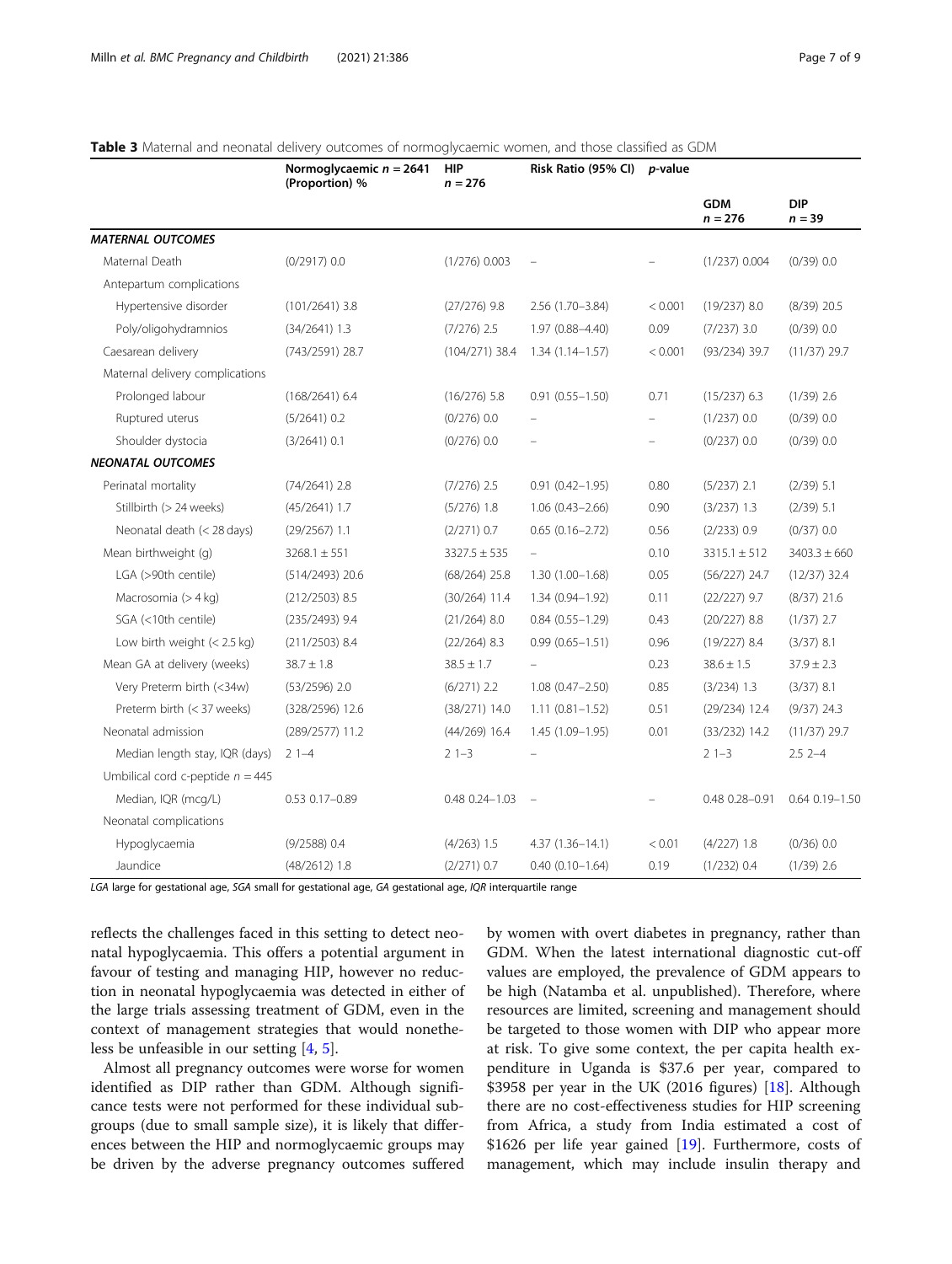<span id="page-7-0"></span>ambulatory capillary glucose monitoring, are absorbed by women and are currently prohibitively expensive to most [[20](#page-8-0)]. This local evidence is therefore crucial to ensure that only women most at risk of clinically relevant adverse pregnancy outcomes are identified and treated. More work is needed to delineate which women should be tested for hyperglycaemia, by what method, and how their needs are best met at health facilities. Our baseline audit clearly demonstrates areas for potential improvement. Some deficiencies in care are clearly dependent on the cost of testing and treatment materials, and may be difficult to address immediately in light of other important competing interests. However, organisation of antenatal services to ensure women at high risk of pregnancy complications are seen in dedicated clinics is not only achievable but may have great impact.

## Strengths and limitations

To our knowledge this is the largest and most robust prospective investigation of pregnancy outcomes in HIP in sub-Saharan Africa. We made efforts to ensure that it is as representative as possible by recruiting from both public and private facilities. We made use of a rigid study protocol to collect detailed data, utilised high quality central laboratory for sample analyses, employed upto-date diagnostic criteria.

In our study, women diagnosed with GDM were referred for management by their clinicians, rather than through a study protocol; the intensity of treatment was therefore likely to be variable and not under study control. Also, women with HIP may have received better overall antenatal care due to frequency of study visits; this may reduce the frequency of poor outcomes compared to the situation when HIP is not detected, as is usual without screening in the general population. Our primary outcome, birthweight centile, is calculated using gestational age at delivery, which was calculated using either early obstetric ultrasound scan or last menstrual cycle at booking. Estimation of gestational age is notoriously difficult in this setting, but this would have been true in women with hyperglycaemia in pregnancy as well as those without. For some of the outcomes (such as pre-eclampsia, poly/oligohydramnios) we relied on healthcare records rather than active investigation by the study team. We did not have data regarding previous operative delivery and so could only report Caesarean delivery, rather than primary Caesarean delivery. The management of hyperglycaemia was not standardised, and our assessment was based on a small amount of data on fasting capillary blood glucose levels; this does not take into account post-prandial glycaemic variability, which can make an important contribution to glycaemic burden and complications. The study was performed in urban and peri-urban central Uganda which may reduce generalisability to rural populations.

# Conclusion

Our data from Uganda indicate that HIP is associated with adverse pregnancy outcomes, particularly for women with overt diabetes in pregnancy. Those with hyperglycaemia in the GDM-range appeared more modestly affected, despite suboptimal third trimester diabetes antenatal management. Screening and management strategies should be targeted to women with overt diabetes in pregnancy who appear most at risk of adverse pregnancy outcomes. More studies are needed to understand the independent contribution of glucose levels and other non-glucose physiological factors such as obesity and hypertension, and the effect of HIP beyond immediate peripartum complications such as fetal programming which may increase lifetime cardiovascular risk for both mother and baby [[21](#page-8-0), [22](#page-8-0)].

## Supplementary Information

The online version contains supplementary material available at [https://doi.](https://doi.org/10.1186/s12884-021-03795-5) [org/10.1186/s12884-021-03795-5.](https://doi.org/10.1186/s12884-021-03795-5)

Additional file 1: Table S1. Summary of diabetes antenatal services available at five study sites prior to commencement of the study.

#### Acknowledgements

Many thanks to Dr. Kate Wiles and Dr. Jane Hirst for your expert and invaluable contribution to the development of the manuscript.

#### Authors' contributions

JM and BN made an equal contribution to the overall preparation of the final manuscript. JM, BN and BKN were responsible for the statistical analysis plan. MJN was responsible for the overall conception and planning of the study. BKN, IS, MMu and EW were primarily responsible for data management and statistical analysis. All authors (JM, BN, BKN, IS, MMu, AAN, STu, STi, MMi, AK, BAg, FN, DZ, BAy, HK, SN, MS, AN, EW and MN) were responsible for carrying out the study, contributing to the final manuscript and accept responsibility for the published paper. The author(s) read and approved the final manuscript.

## Funding

The study was funded by an MRC strategic award granted to Professor Moffat Nyirenda.

The design of the study and collection, analysis, and interpretation of data and writing of the manuscript was at the discretion of the authors rather than funding body itself.

# Availability of data and materials

The datasets used and/or analysed during the current study are available from the corresponding author on reasonable request.

# Declarations

### Ethics approval and consent to participate

The study was performed according to Good Clinical Practice and the Principles of the Declaration of Helsinki. The study protocol was approved by Uganda Virus Research Institute Research and Ethics Committee (approval GC/127/19/04/625), the Uganda National Council of Science and Technology (approval HS2340), and local hospital Institutional Review Boards. Written informed consent was obtained from all study participants.

#### Consent for publication

Not applicable.